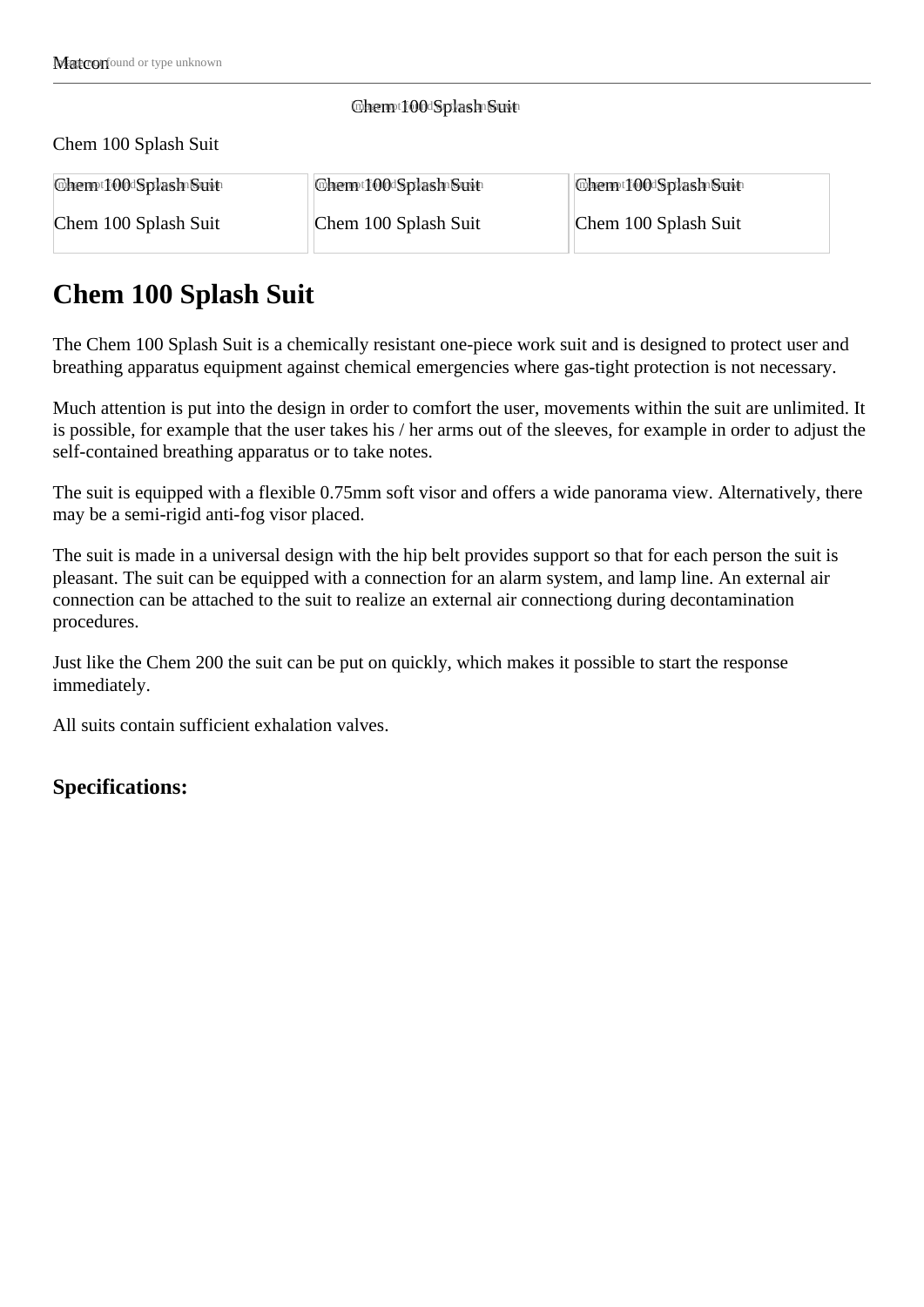- glove interchangeable system
- unique Matcon cuff system
- meets CE requirements: -EN 14605 type 3 PB [3] and type 4 PB [4] -EN 340

## **Extra options:**

#### **materials**

- PVC
- anti static and flame retardant PVC
- Neoprene
- Butyl
- Hypalon / Neoprene / Butyl
- Viton Butyl on Polyester
- Mat Tech
- etc.

#### **zipper options**

- plastic zipper with double guide with overflap
- metal zipper with single guide with overflap
- liquid-tight zipper

### **leg options**

- plain leg
- elasticatedated inner leg with elasticated strap and a straight outer leg
- elasticated inner leg with elasticated strap and an elastic outer leg
- sock-option with straight outer leg
- sock-option with elasticated outer leg
- solid vinyl safety boots S5 with steel toe cap and midsole which are permanently attached to the suit
- boots can be fixed to the suit